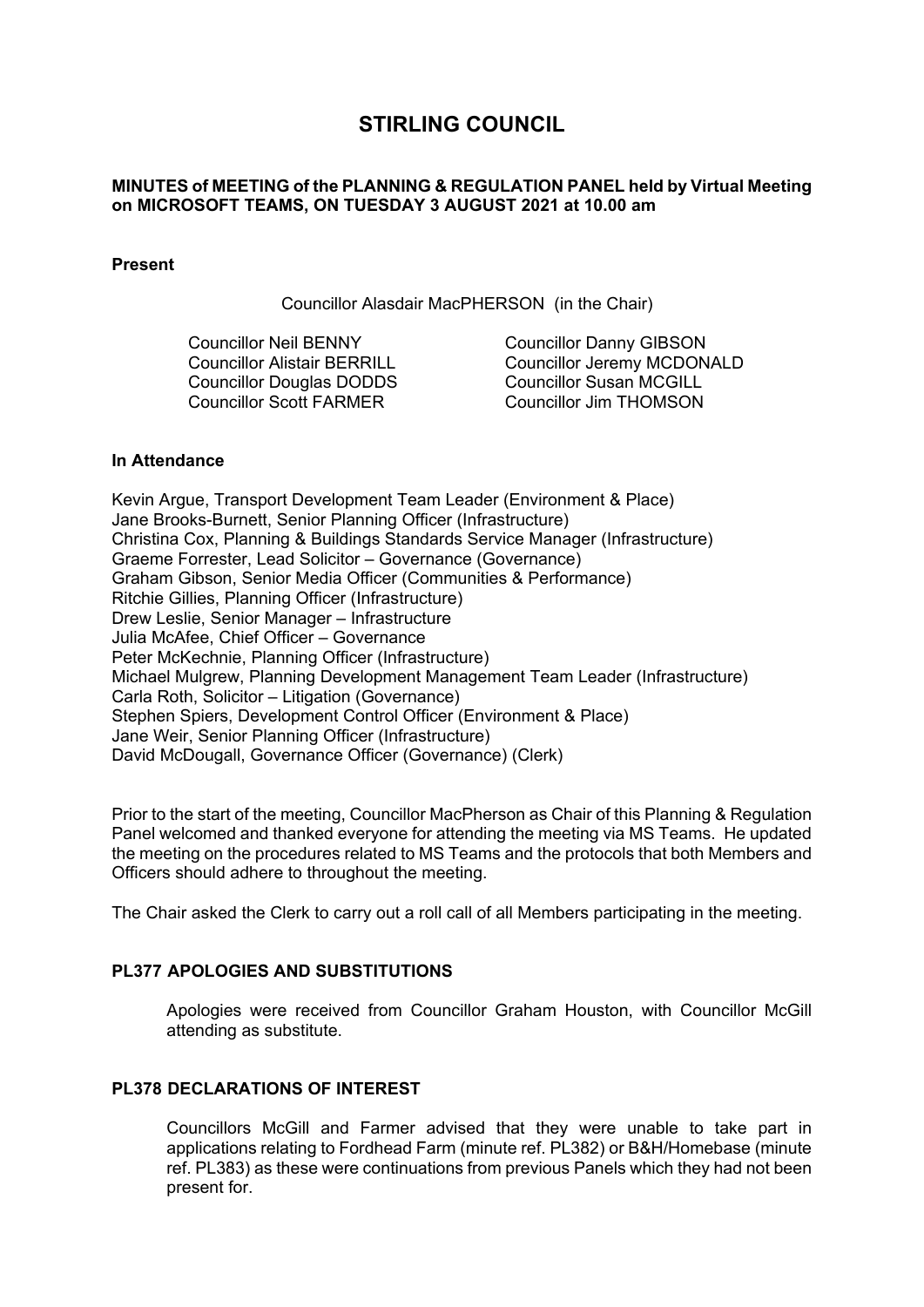## **PL379 URGENT BUSINESS BROUGHT FORWARD BY THE CHAIR**

There were no items of urgent business brought forward.

#### **PL380 MINUTES**

The Minutes of the Planning & Regulation Panel held on 22 June 2021 were submitted for approval.

#### **Decision**

The Planning & Regulation Panel approved the Minutes of the Meeting on 22 June 2021 as an accurate record of proceedings.

# **PL381 ERECTION OF 6NO. HOLIDAY GLAMPING CABINS INCLUDING NEW ACCESS ARRANGEMENTS AT LAND ADJACENT AND NORTH OF MOUNTVIEW CARAVAN, AUCHINLAY ROAD, DUNBLANE - MR & MRS EMMA AND NEIL MACGREGOR - 21/00216/FUL – HEARING**

The proposal was being considered by Planning & Regulation Panel as the development had received more than five objections and required determination by Planning & Regulation Panel in accordance with the Council's Scheme of Delegation for determining planning applications. The local ward Member, Councillor Tollemache, had referred the application to Panel to discuss the impact on the road system and appropriateness of development at this location.

A Hearing request had been made within timescales according to procedure in order to have the opportunity to address the Panel.

The report formed the Report of Handling for the planning application in compliance with the Town and Country Planning (Development Management Procedure) (Scotland) Regulations 2013.

The Planning Officer introduced the report and updated Members with the presentation of maps of the proposed site.

#### Applicant

Mr Neil MacGregor, the applicant, presented his case in support of the application.

The applicant advised that Mountview Farm holding had been in his family's ownership for more than 30 years with his father owning and operating it since 2003. They had concerns regarding the future sustainability of the holding and felt that this proposal presented an opportunity to diversity the holding, operating the existing farming activities alongside the establishment of a modest tourism offer.

They considered the proposal to be both suitable and proportionate for the scale of the holding, allowing them to maintain the existing level of farming activity. They had taken care to design the site to be environmentally sympathetic, including plans to achieve carbon neutrality from the outset.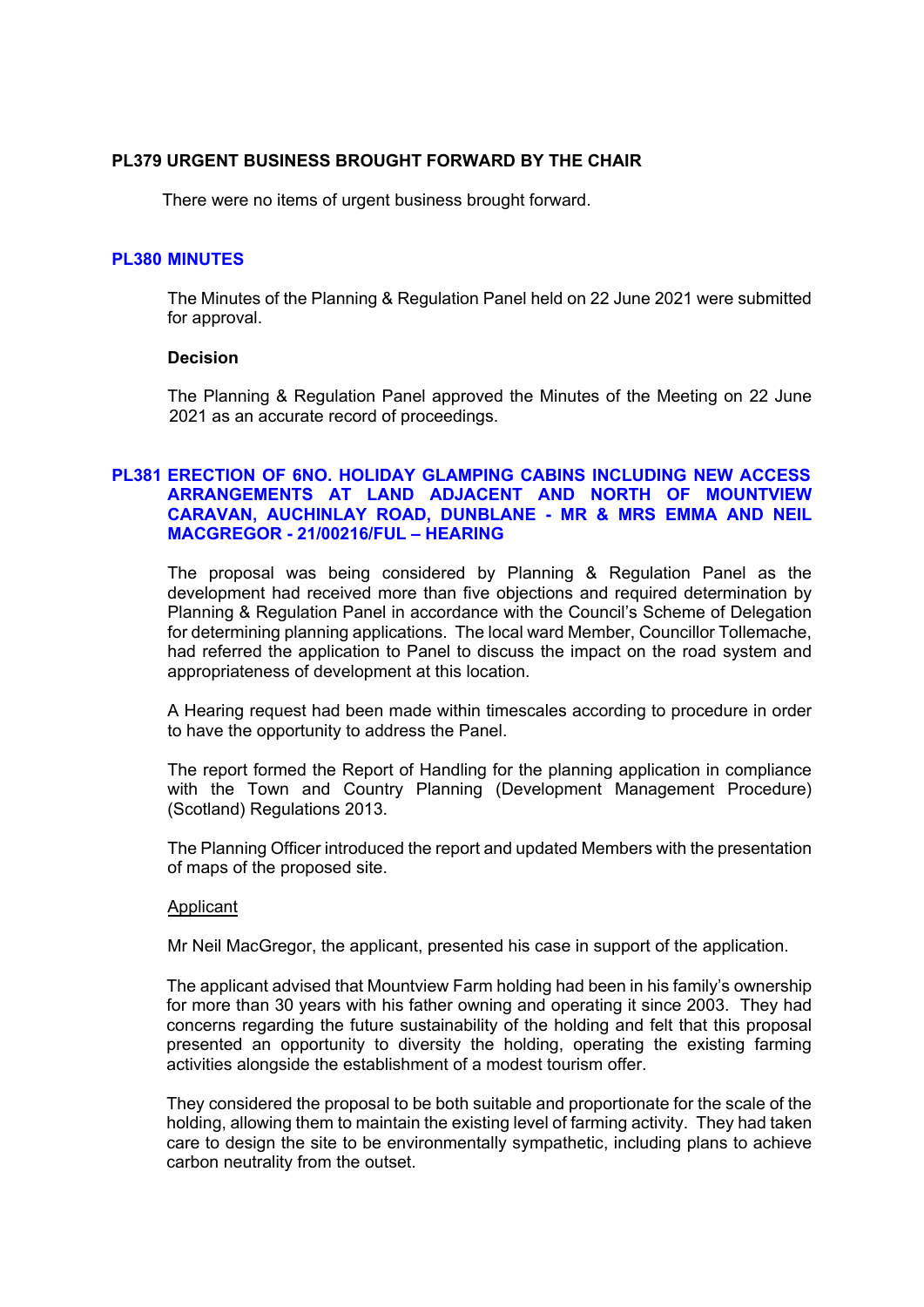The applicant advised that the site location, as marked by the red boundary in the planning statement was the preferred option, having considered several others. The positioning of existing infrastructure was an important consideration, and they chose to situate the pods adjacent to a large livestock shed and plant yard, avoiding the need for them to be in a wide-open area of field. This placement ensured sympathetic connectivity with existing buildings and farm infrastructure.

The livestock shed offered a significant degree of screening, particularly approaching the holding from the South. The findings of a topographical survey were also an important consideration and the proposed site was located where the landform naturally dipped before rising to the western boundary.

The linear pattern was selected to continue to minimise visual disturbance and was a key strength in the business plan as the design would then offer uninterrupted views of the countryside to visitors.

The road and path network were designed to reduce vehicle movement throughout the holding keeping vehicles as close to existing traffic and plant areas as possible. This would be achieved by sharing the existing entrance and creating a short new access road alongside the existing access track taking visitors to a small car park, which was partly screened by the livestock shed and existing grassy mould adjacent.

The applicant acknowledged that the current verge and planting along the roadside was not sufficient to minimise visual disturbance that may be apparent from the roadside – this was considerably more obvious on the short stretch of road between the main entrance of the holding and the northern boundary.

They recognised that appropriate planting was essential to provide a suitable level of privacy for visitors and to ensure enjoyable countryside views for all. With the pods standing at only 3m tall, they believed that such planting would act to minimise the visibility of the site from the roadside as well as bring the additional benefit of improving the ecological value of the holding.

In conclusion they believed that this development would be a positive and exciting addition to the tourism offer in the Stirling Council area, providing high quality accommodation for visitors.

He thanked the Panel for the opportunity to present his case in support of the application. The Chair thanked Mr MacGregor for his presentation.

#### **Objector**

Mr Tom Astbury presented his case in objection to the application, on behalf of the Auchinlay residents who had objected to the application.

The objector advised that the land concerned was not a farm but two open fields surrounded by other owners' farmland, adjacent to two residential properties and on one side by Auchinlay Road. The only access to the site was from Auchinlay Road, meaning that, other than the field it was contained within, the proposed site had no access to open country for recreation other than by travelling along Auchinlay Road.

The objector noted that local residents had raised the possibility of noise and disturbance caused by guests on the site and the direct impact that it would have on residents, particularly those living in the residential cottage who would be within 30 metres of the huts.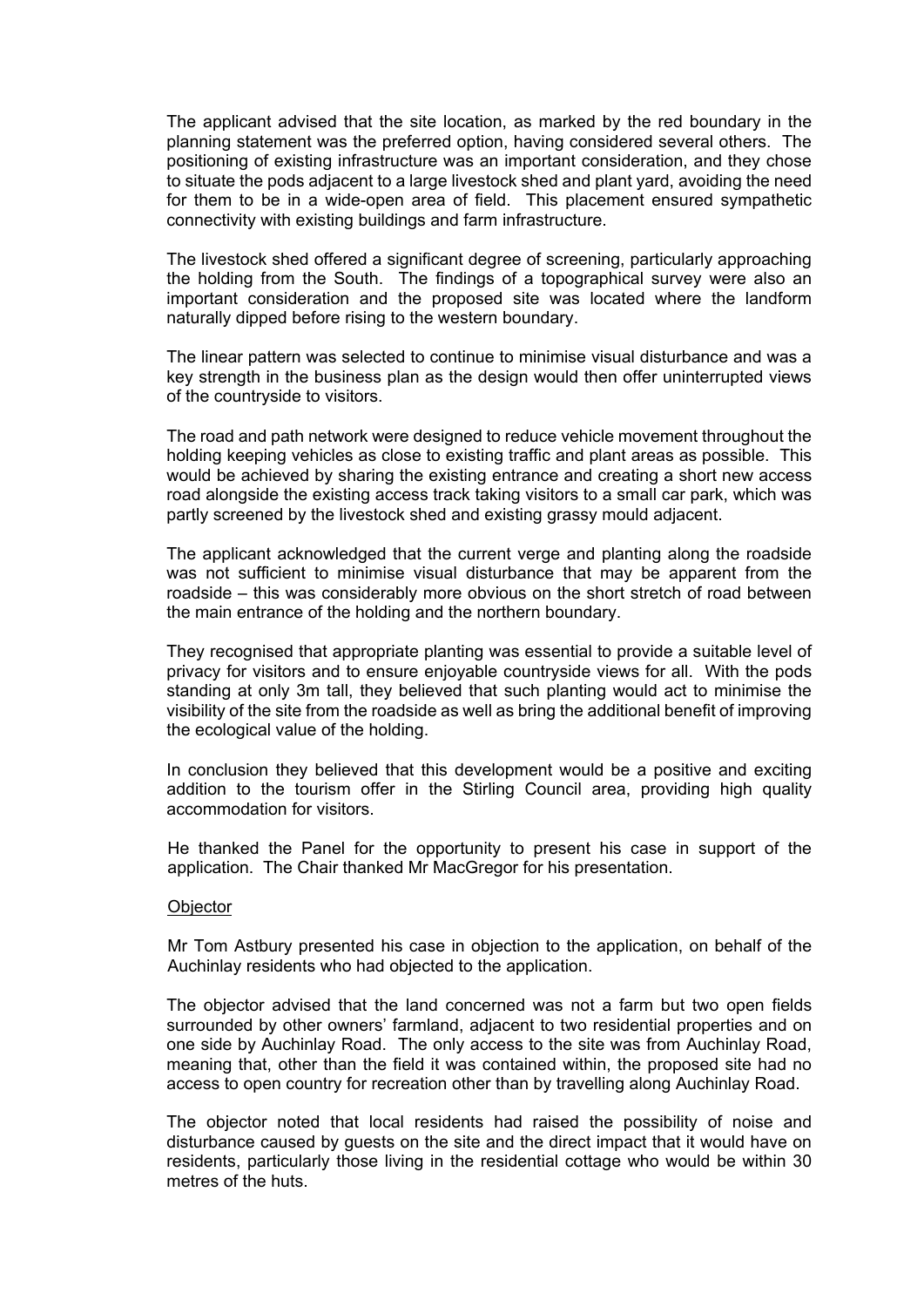Although the Council's Environmental Health Team raised no concerns, in the view of local residents, potential noise and disturbance was a matter of huge concern. Noting the applicant's suggestion of a 10pm curfew, the objector noted it was difficult to see how this would be enforced.

Referring to paragraph 2.10.1 with the Planning report, where the Council's Transportation Development Management Team raised no objection subject *to*  conditions being met, one of which was the provision of a passing place, the objector noted that the suggested location for this passing place was adjacent to the entrance to the site. He argued that this did not resolve the impact on the other 4 miles of single track lane which included hills and blind bends. He noted that residents driveways were used at the moment for passing but increased traffic would always increase risk and inconvenience including damage to driveway entrances. The impact of additional traffic on a single-track road, with its many hazards, remained a serious concern not only for the residents but also by walkers and cyclists who currently used it.

The objector noted that the planning statement from the applicant appeared to be contradictory about the disposal of the considerable amount of foul drainage a development of six cabins would generate. It described both a septic tank system and a private treatment plant with outfall into a watercourse. The plans of the proposed development did not indicate the location of any septic tank and soak away system, or identify the existence of a suitable watercourse on the site. It was difficult to understand how a SUDs scheme, suggested at 2.10.16 within the Planning report would be suitable for this confined site.

Noting the statement within the report that a water connection would be arranged with Scottish Water, the objector noted that the closest access to Public Water was Ashfield. At present all water on Auchinlay Road was supplied through private pipe systems which were in the joint ownership of residents. Permission for connection to the existing private pipe system would not be given by the local residents for this development of six residential huts and associated hot tubs.

Noting paragraph 2.10.14 within the report which stated that *no hedgerows were to be removed*; the objector advised that roadside hedging had already been cut down along the verge at the site within the last year, resulting in loss of habitats for wildlife. In his view it was hard to see how a row of huts with considerable associated infrastructure would have anything other than a detrimental impact on the local environment.

The objectors agreed with the conclusion of the Planning Authority that the proposed development would be highly visually dominant in open countryside and its design and existence was completely inappropriate for this location. Additionally, an increase in traffic and noise would have a negative impact on the lives of existing residents. As local residents they trusted that the Panel would accept the recommendation of the Planning Authority and reject the application.

He thanked the Panel for the opportunity to address the Panel. The Chair thanked Mr Astbury for his presentation.

In response to a question, the Planning Officer clarified the rationale behind reasons for refusal, confirming that it was not deemed to be commensurate in scale with the location, with it being felt the impact would be too significant and would lead to a ribbon development, contrary to existing policies. The landscaping proposals were not felt to be significant enough to mitigate the stated concerns.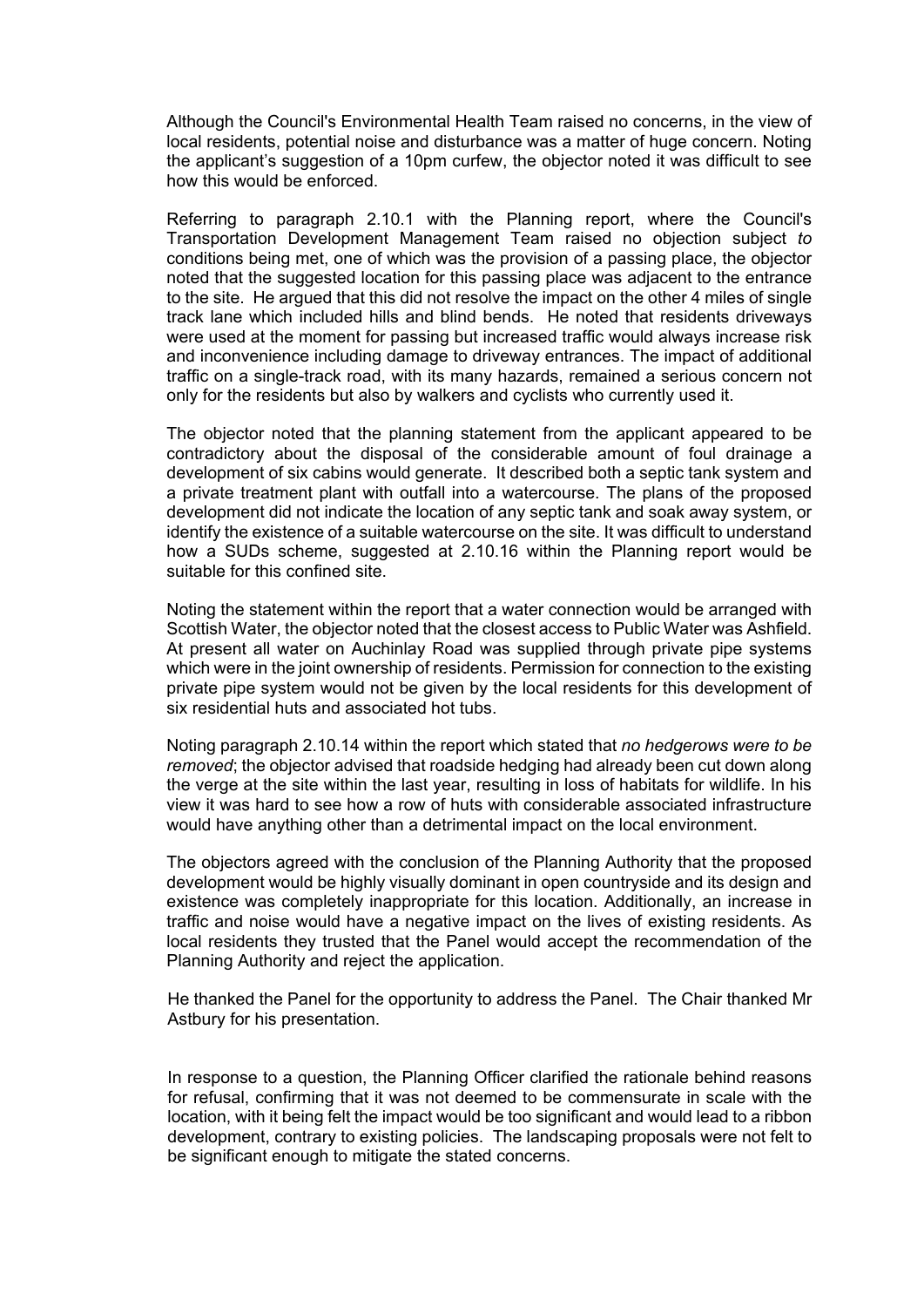Responding to queries, the applicant confirmed his understanding was that a septic tank was proposed rather than a SUDS system. The applicant also confirmed that the site would initially be powered by mains electricity but that the intention was to become carbon neutral by developing their own electricity through a mixture of roof and ground solar panels and ground source heat pump.

The Chair noted that while there was a Council policy on chalets and huts there was no specific guidance relating to glamping pods which continued to grow in popularity, which he felt should be given consideration going forward. The Chair noted there was some helpful guidance on these from the Loch Lomond and Trossachs National Park.

In response to queries from Members, the Planning Officer confirmed they had suggested that a different location within the overall site could have been more appropriate however there had been no follow-up on that comment. It was further clarified that it would not have been possible to amend the application at that stage as a change in the red line boundary would have required a withdrawal and submission of a new application, and the application had already been called in for determination by the Panel.

Responding to a query from the Chair, the Planning & Building Standards Manager confirmed that the Panel would be unable to approve the application in principle, subject to the proposal being relocated to a more appropriate location within the overall site, as this was a full application and not a planning permission in principle.

#### **Decision**

The Planning & Regulation Panel agreed to refuse the application for the reasons set out below:

- 1. in the opinion of the Planning Authority, the proposal failed to comply with Policy 1.1 of the Local Development Plan, since the proposal did not respect the predominant development pattern; and
- 2. in the opinion of the Planning Authority, the proposal failed to comply with Policy 15.1 of the Local Development Plan, or Supplementary Guidance on Chalet and Huts, since the proposal would be visually prominent within the landscape.

(Reference: Report by Senior Manager – Infrastructure, dated 22 July 2021, submitted)

*The Chair adjourned the meeting briefly to allow the Hearing participants to exit the meeting* 

> *The Meeting was reconvened with all Elected Members, previously noted, present.*

## **PL382 CREATION OF DWELLINGHOUSE MOSTLY ON THE FOOTPRINT OF AN EXISTING REDUNDANT STONE AND BRICK FARM BUILDING AT LAND AND BUILDING AT FORDHEAD FARM, STIRLING - MR RICHARD LAMB - 21/00096/FUL**

The proposal was being considered by Planning & Regulation Panel as the local ward member, Councillor Davies, had referred the application to Panel to discuss the impacts on the A811 without a site visit being undertaken.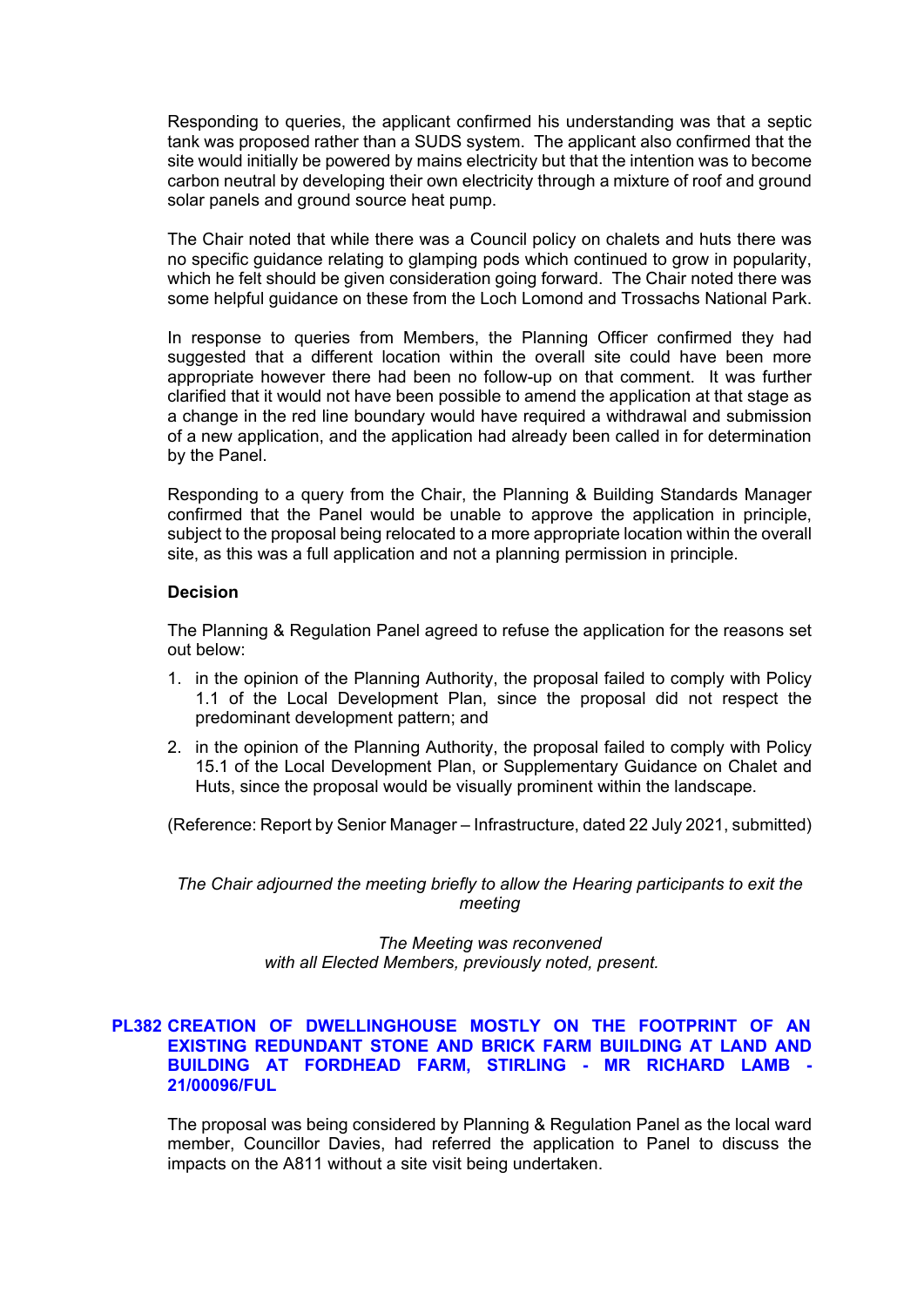The report formed the Report of Handling for the planning application in compliance with the Town and Country Planning (Development Management Procedure) (Scotland) Regulations 2013.

After the initial presentation of the application at Planning & Regulation Panel on 1 June 2021, the Panel deferred decision to a future meeting to allow information on road safety statistics and vehicle movements in the vicinity to be brought forward for consideration.

Panel Members noted that the Panel had previously requested information regarding accident history at the specific junction which the application related to and noted that historical information had been provided for a 10-12 mile stretch of road rather than the specific location.

The Transport Development Team Leader advised that it would be for the applicant to provide that specific information as part of a transport assessment. Officers had however looked at data the Council held regarding accidents figures as well as speed/volume statistics across the general stretch of road in order to given an assessment of the overall character of that stretch of road.

It was noted that as a result of land ownership issues at the junction, the applicant did not have the ability to provide any reasonable mitigation measures at the junction as part of any competent condition which could be agreed.

The Panel was advised that the junction in question was immediately opposite the Grahams Dairies junction which was a busy opening with a large number of daily vehicle movements. The Transport Development Team Leader advised that while a single dwelling may have seemed negligible in terms of additional traffic, it was felt this would further intensity the vehicle use and increase the risk. Evidence had not been provided to officers through a road safety audit that this proposal would not result in increased risk.

Responding to queries from Members, Officers confirmed that the applicant had not been asked to provide a road safety audit as this was felt to be an overly onerous undertaking given the nature of the application. It was also felt that in this case a road safety audit would have served to highlight specific mitigation measures which would be required to the junction to alleviate the road safety concerns, which the applicant would have been unable to implement due to the land ownership at the junction.

Noting their intention to move to approve the application, Councillors Berrill and MacPherson confirmed their reasoning for moving approval was as follows:-

- The suggested risk from the development would be negligible compared to the traffic levels already present at that location and refusal of the application would be disproportionate based on that factor.
- As well as considering that the road traffic safety implications were less than stated, they also noted that the proposed site was within the footprint of an existing farm building which could be brought back into use at any time, with associated vehicle traffic. Therefore it was felt conversion to a dwellinghouse could lead to a de-intensification of traffic compared to what could potentially occur if farming use was reinstated.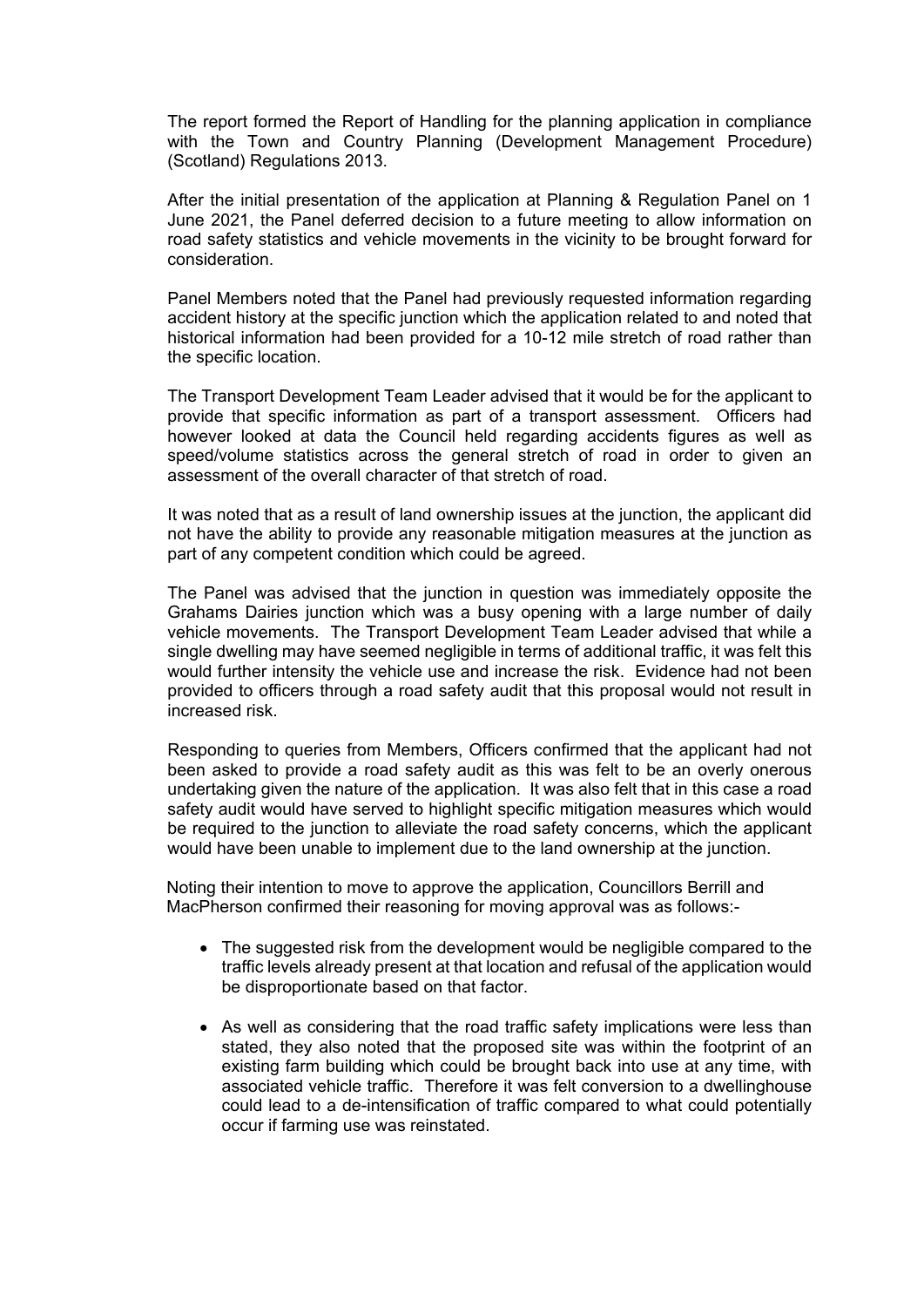#### **Motion**

"The Planning & Regulation Panel agrees to approve the application and delegates authority to the Planning & Building Standards Manager to add standard planning conditions to the approval as appropriate."

Moved by Councillor Alistair Berrill, seconded by Alasdair MacPherson.

#### Amendment

"The Planning & Regulation Panel agrees to defer the application to allow detailed information regarding the road safety concerns to be brought back to the Panel for consideration."

Moved by Councillor Jim Thomson, seconded by Councillor Danny Gibson

On the roll being called, the Members present voted as follow:-

| For the Amendment (5)     | <b>Councillor Danny Gibson</b><br><b>Councillor Jim Thomson</b>                                                                                                                     |
|---------------------------|-------------------------------------------------------------------------------------------------------------------------------------------------------------------------------------|
| Against the Amendment (2) | <b>Councillor Neil Benny</b><br><b>Councillor Alistair Berrill</b><br><b>Councillor Douglas Dodds</b><br><b>Councillor Alasdair MacPherson</b><br><b>Councillor Jeremy McDonald</b> |

The Amendment fell by 5 votes to 2 votes.

On the roll being called for the Motion, the Members present voted as follows:-

| For the Motion (5)     | <b>Councillor Neil Benny</b>          |
|------------------------|---------------------------------------|
|                        | <b>Councillor Alistair Berrill</b>    |
|                        | <b>Councillor Douglas Dodds</b>       |
|                        | <b>Councillor Alasdair MacPherson</b> |
|                        | <b>Councillor Jeremy McDonald</b>     |
| Against the Motion (2) | <b>Councillor Danny Gibson</b>        |
|                        | <b>Councillor Jim Thomson</b>         |

The Motion was carried by 5 votes to 2 votes.

#### **Decision**

The Planning & Regulation Panel agreed to approve the application and delegated authority to the Planning & Building Standards Manager to add standard planning conditions to the approval as appropriate.

(Reference: Report by Senior Manager - Infrastructure, dated 22 July 2021, submitted)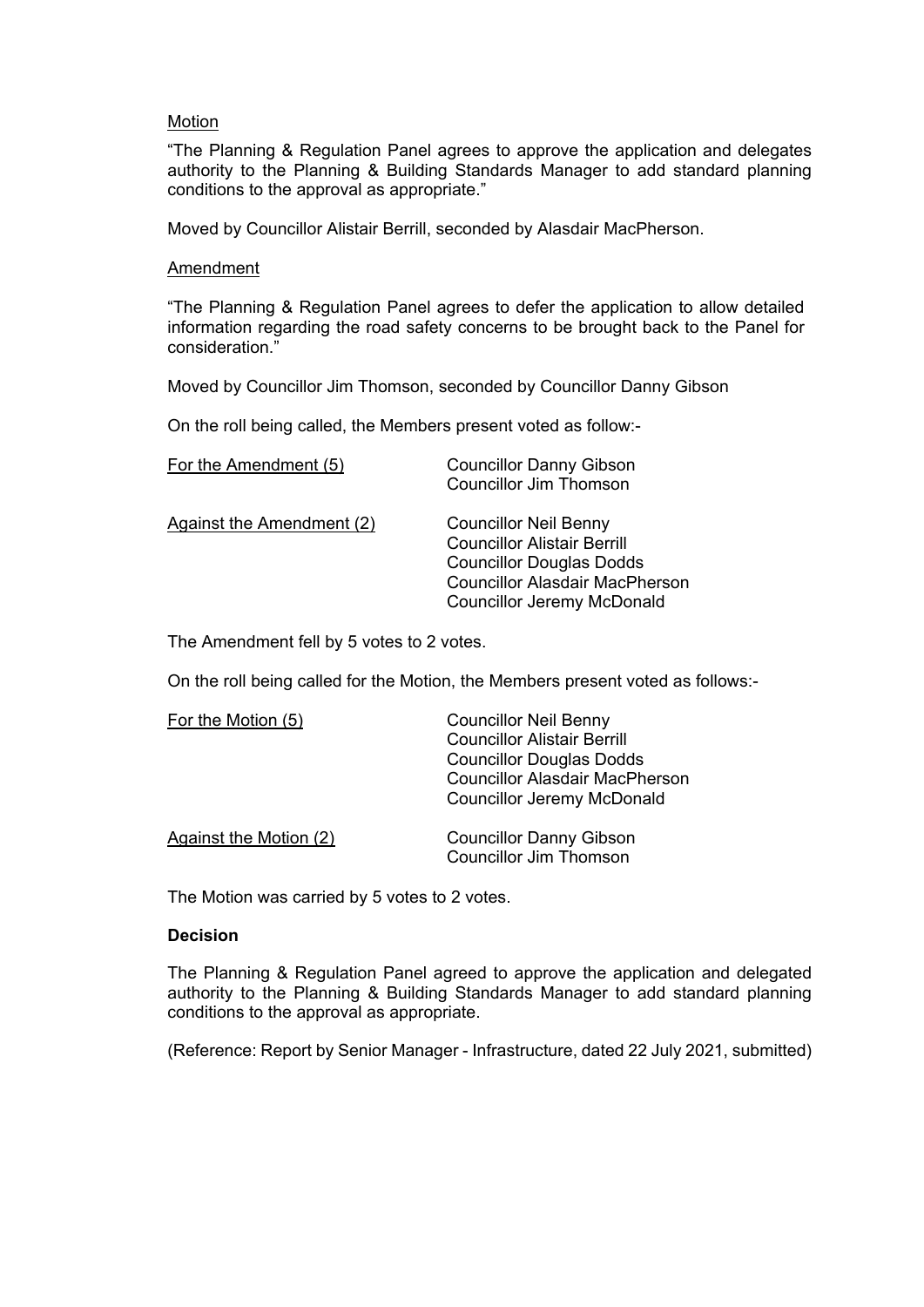## **PL383 APPLICATION UNDER SECTION 42 OF THE TOWN AND COUNTRY PLANNING (SCOTLAND) ACT TO VARY THE TERMS OF CONDITION NO. 2 ON PLANNING PERMISSION 03/00487/DET AS AMENDED BY CONDITION 1 ON PLANNING PERMISSION 14/00707/FUL, TO ALLOW THE SALE OF A RANGE OF ANCILLARY GOODS AT HOMEBASE, 23 SPRINGKERSE RETAIL PARK, STIRLING, FK7 7LL - B&M RETAIL LTD - 21/00053/FUL**

Permission was sought by B&M Retail Ltd under Section 42 of the Town and Country Planning (Scotland) Act to vary the terms of Condition No. 2 on planning permission 03/00487/DET to allow the sale of a range of ancillary goods.

At Planning & Regulation Panel on 22 June 2021 Members agreed "to defer the application and asked Officers to provide more detailed information on Policy 2.7 of the Local Development Plan specifically (i), (ii), and (iii), in respect of the applicant's submission on these matters and Officers' consideration of them".

The Planning & Building Standards Manager noted that following consideration of the report submitted, Councillors MacPherson and Benny (who at the original meeting moved to approve the application but then agreed to defer for further information regarding the policy implications) had sought further advice in advance of the meeting and had further clarified their considerations in moving to approve the application, contrary to the Planning Officer recommendations to refuse. Their considerations for approving the application were set out as follows:-

- They had considered the proposals against the development plan and other material considerations. They had considered that the proposals were contrary to policy 2.6 as the proposal did not form bulky goods retailing. In considering the proposals against policy 2.7 (i), (ii), and (iii), it was relevant that only 21% of the floor space would be used for non-compliant goods, with the remainder being used for goods already permitted. This would have an insignificant impact on Stirling City Centre.
- With the conditions that had been proposed by the applicant, this would not involve the introduction of goods that could compete directly with the city centre, for example fashion clothing. The previous consent of this unit allowing an Argos sales unit which didn't exist on other units within the retail park was also relevant in considering that the impact on Stirling city centre, as a result of this proposal, would be minimal.

Councillors MacPherson and Benny confirmed that the above noted reasoning accurately reflected their considerations in moving to approve the application.

There being no questions from Members, the Chair enquired if anyone was minded to move the recommendation set out within the report, to refuse the application.

Councillor Thomson, having moved the recommendation to refuse and failing to find a seconder, requested that his dissent be recorded.

#### **Decision**

The Planning & Regulation Panel agreed to approve the application with conditions.

(Reference: Report by Senior Manager – Infrastructure, dated 22 July 2021, submitted)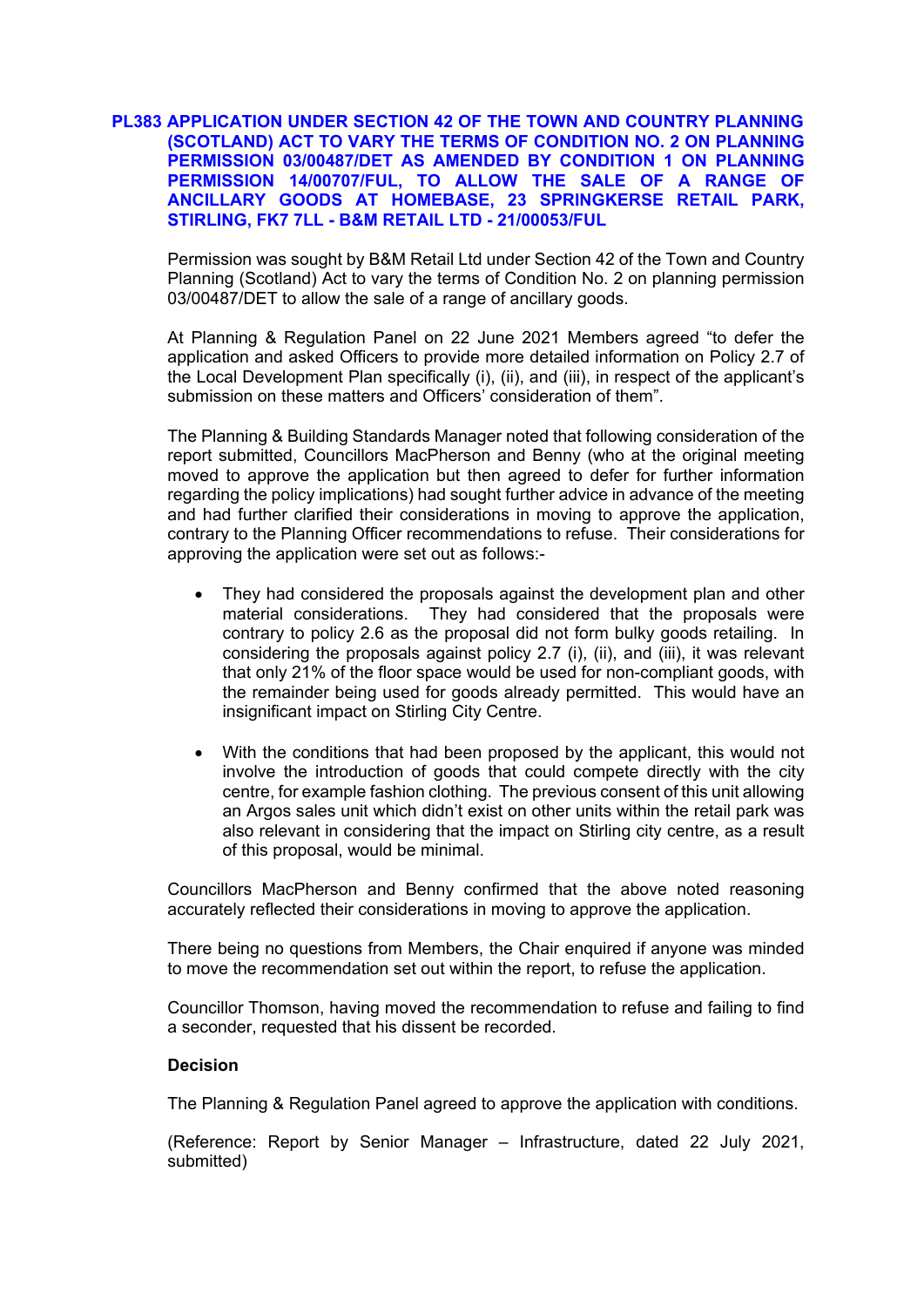#### **PL384 REALIGNMENT OF THE ACCESS ROAD TO THE HOUSING DEVELOPMENT APPROVED UNDER PLANNING PERMISSION 19/00781/FUL AT LAND TO SOUTH EAST OF BURN GREEN, CASTLEHILL LOAN, KIPPEN - DAWN HOMES LTD - 21/00076/FUL**

This application sought permission for the realignment of the access road to the housing development approved under planning permission 19/00781/FUL on land to the south east of Burn Green, Castlehill Loan, Kippen.

The application was brought before Panel as it had received more than five objections, including from the Community Council.

The report formed the Report of Handling for the planning application in compliance with the Town and Country Planning (Development Management Procedure) (Scotland) Regulations 2013.

The Planning Officer introduced the report and explained the background to the request to realign the access road previously approved to service this housing development. The Planning Officer confirmed that the subsequent change which the developer felt was needed to the access arrangements had resulted in a slight change to the overall red line boundary which is why the new application was required for the realignment.

In response to a request for assurance that appropriate replacement planting would be provided to replace the vegetation which had been removed in error, the Planning Officer confirmed that they would ensure there was reasonable vegetation to assimilate the development into the site and that this would enhance biodiversity.

#### **Decision**

The Planning & Regulation Panel agreed to approve the application, subject to adding this approval to the S75 Legal Agreement that was agreed as part of approval 19/00781/FUL, and the conditions set out at Appendix 1 to the report.

(Reference: Report by Senior Manager - Infrastructure, dated 22 July 2021, submitted)

*The Chair adjourned the meeting for a comfort break at 11.40 am* 

*The Meeting was reconvened at 12.00 pm with all Elected Members, previously noted, present.*

## **PL385 PARK OF KEIR DEVELOPMENT**

The purpose of this report was to bring the section 75 agreement (the 'S75') negotiated between the Council, Park of Keir Partnership and Mr Allan Duncan King, the landowner, before the Council's Planning & Regulation Panel for scrutiny. At Council on 15 March 2018, Council resolved that the S75 Agreement would be referred to Panel for scrutiny.

Following the scrutiny of Panel, officers would exercise delegated authority under G5 of the Chief Executive's Scheme of Sub-Delegation before passing to the Scottish Ministers'.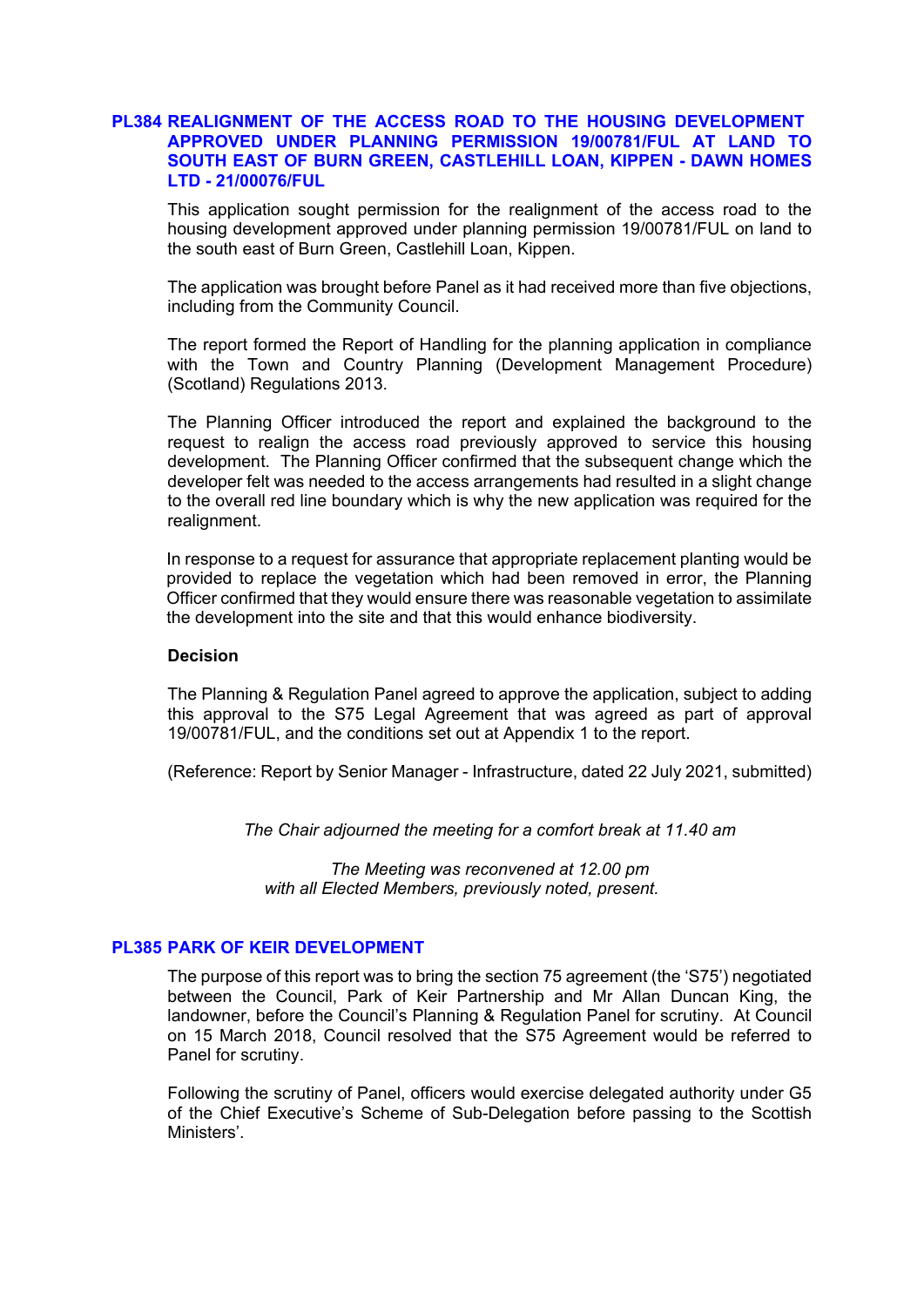The Chair advised the Panel that the exempt appendix containing confidential legal advice could not be discussed within the recorded meeting. If anyone wished to discuss any aspect of the legal advice the meeting would move into private session. Mark McMurray, Partner Solicitor from CMS was present to provide information and advice as required.

The Planning & Building Standards Manager introduced the report, noting that the S75 came about as a result of the Scottish Ministers' intention to approve the application, following a public inquiry in 2016. The notice of intention set out the scope for the S75 and the decision and conditions attached to the minded to approve position were set, and were outwith the scope of the S75.

The three matters which were within scope of the S75 were as follows:-

- The affordable housing and developer contributions;
- A statement regarding no further development on the wider site; and
- ensuring the sports facilities were accessible and affordable.

There were a range of other clauses which were all linked in one manner or another to those three matters, along with a number of standard clauses.

The Planning Officer provided a brief overview of the proposed development, confirming the location of the development and proposals involved.

In response to a query, the Planning & Building Standards Manager confirmed that anything queried or discussed at the meeting would not lead to any changes to the S75 itself. The S75 was being brought to Panel as a result of the Council decision to allow the appropriate Panel to scrutinise it. There was no decision required of the Panel. The officers and legal advisers were confident that they had negotiated the best possible agreement in the circumstances.

The following information was confirmed to the Panel in response to various questions from Panel Members regarding the proposed S75 agreement.

It was expected that a range of price concessions would be included within the access policy mentioned within the S75, which would go into more detail than would be appropriate to include within the S75 itself. It was anticipated that the access policy would include a range of different prices and access arrangements.

The Planning & Building Standards Manager confirmed this was an application for planning permission in principle. There would be subsequent applications brought forward to the Council known as matters specified in condition. A number of conditions were already set out within the S75 and the planning permission minded to grant in principle. The details in terms of the golf and tennis facilities would be specified in these later applications. The conditions and S75 agreement would ensure the dwellinghouses would not be occupied until the extent of development defined with the S75 was complete and operational.

The Planning Officer confirmed that the S75 included relevant contributions to be received in relation to housing and education. The notice of intention received from Scottish Ministers' confirmed the amount the Council were required to cover and this had been included in the S75. It was confirmed that the amount of contributions payable would be calculated based on the supplementary guidance in force at the time of payment.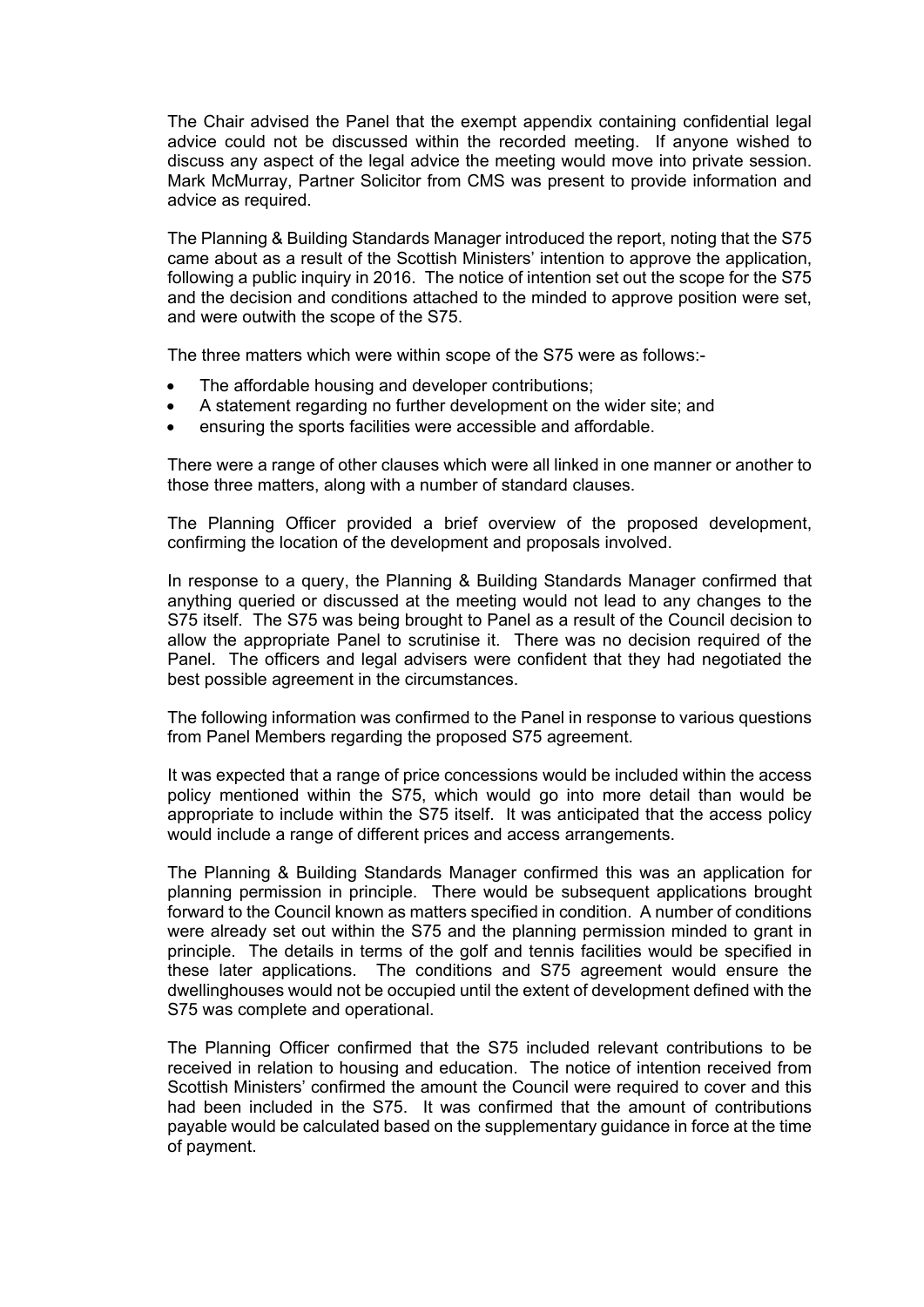Panel was advised that all finalised S75 contribution figures were published as a matter of record within the register of land registry. However Stirling Council were looking at implementing their own S75 register to improve ease of access to this information in general.

The Planning & Building Standards Manager confirmed S75 agreements could only deal with the physical aspects of development. There would be difficulty in terms of enforceability in trying to set out any provisions relating to how a facility would operate, such as the provision of outreach programmes within local schools and clubs.

The external legal adviser confirmed that there was no provision within the notice of intention to require a community interest company to operate the facilities, therefore it was not within scope to be included in the S75. The Council was confined to the scope of the parameters set out by Scottish Ministers' within the notice of intention.

Responding to a query regarding the three parties involved, the external legal adviser confirmed that the Park of Keir partnership was included as a party to the S75 agreement and was a legally constituted partnership. They were included as a result of being the party that submitted the application and pursued the appeal. The principal obligations of the S75 agreement were enforceable against the landowner which was Mr Allan Duncan King.

In terms of the enforceable Planning function there was no other option available in terms of trying to agree certain provisions via legal agreement. The Council was limited to the S75 process. It was also noted that a number of matters previously put forward by the developer were taken into account by the Reporter during the inquiry and were found not to meet the legal test for conditions which could be imposed, and were therefore purposefully excluded from scope.

At the request of the Chair, the Panel agreed to move into private session to discuss the confidential legal advice and information contained within the exempt appendix.

*The Panel moved into private session to discuss the exempt information* 

*The Panel moved back into public session with all Elected Members, previously noted, present.* 

Once back in public session, the Chair enquired whether the Panel was content to note the S75 agreement as requested within the recommendations in the report.

Councillor Dodds intimated his intention to put forward a motion asking Panel to agree to defer the matter to a meeting of full Council, to allow consideration of the economic benefits of the proposal to the local community. Cllr Benny intimated his intention to second such a motion for deferral.

The Planning & Building Standards manager advised the Panel that in the event of a deferral of this issue there may be a need to request a further extension to timescales from the Scottish Government, with clear reasons required for the request.

The Panel was also reminded of the potential risk of any delay which could potentially result in any agreement being taken out of the Council's hands entirely and the possibility of a poorer agreement being put in place with less benefits than the proposed S75 agreement negotiated by the Council.